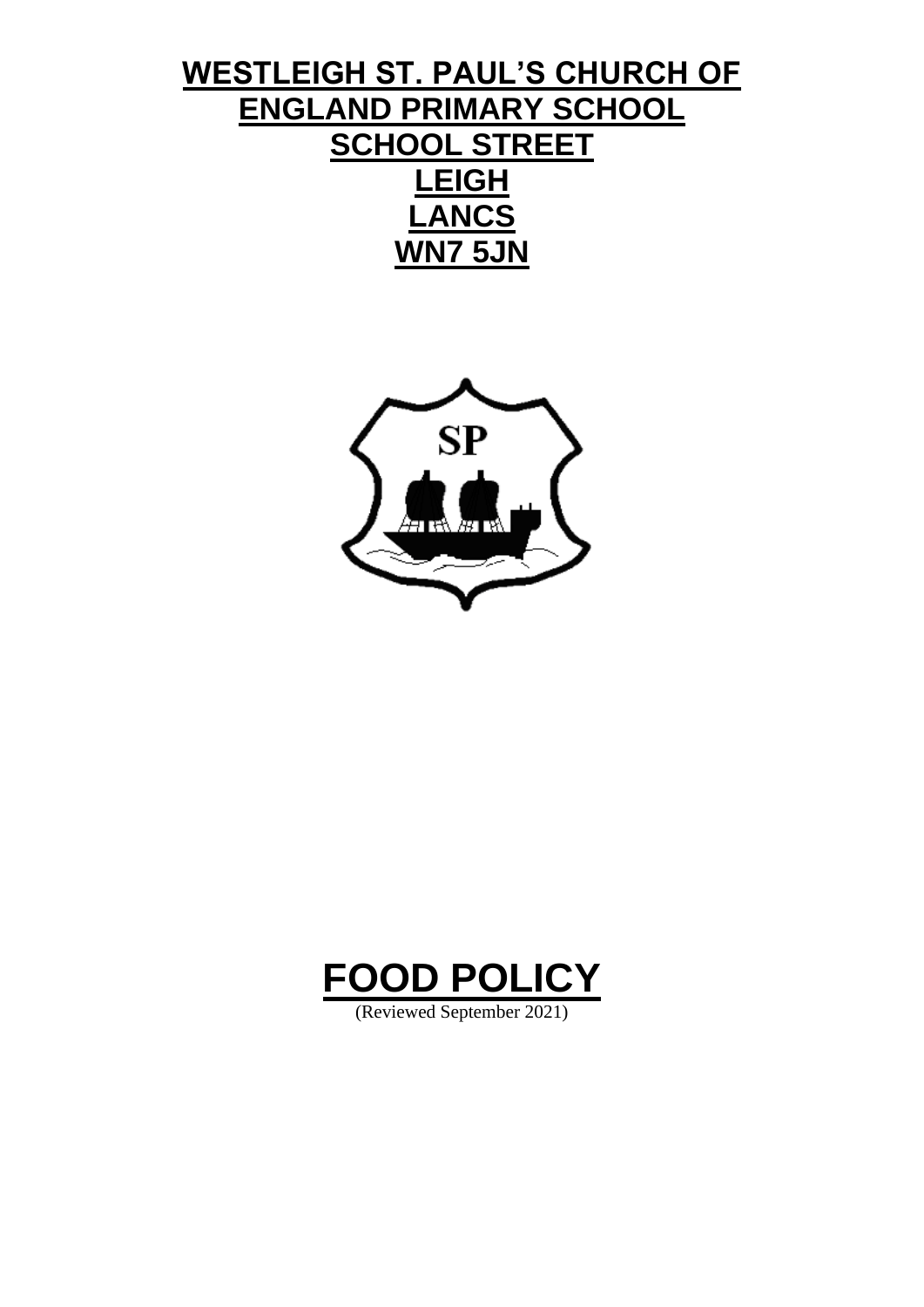# Westleigh St Paul's CE Primary School Food Policy

# Mission Statement

Westleigh St Paul's CE Primary School is committed to the provision of a high quality education for all its pupil's, designed to ensure that they can realise their individual potential within a Christian framework.

#### Description of the Setting

Westleigh St Paul's is a Church of England School with approximately 210 pupils on roll ranging from 4-11. The school is predominately White/British with a small number of children having other ethnic backgrounds. There are approximately 50% children eligible for free school meals.

# Policy Formulation

Those contributing to the School Food Policy: Governors Pupils/parents Teaching staff Kitchen staff Support staff Pastoral Manager Healthcare Professionals e.g. school nurse

The initial policy was a result of discussions and meetings with all of the above. Parents were consulted through questionnaires on issues surrounding School Meals, Breakfast Club menus, and Fruit Scheme for break. The issue of sweets as a birthday treat was also explored.

#### Aims and Objectives

Every child deserves a healthy start in life. Health at the very beginning of life is the foundation for health throughout life. For many years we have all enjoyed improving levels of education and health but there is mounting evidence that poor diet and declining levels of activity could jeopardise the chances for our children to lead long, full and active lives. Diet is central to health and children's diets can be an important influence on their health now and in the future. There is growing support for action to be taken to encourage children and adults to make healthier life choices. Schools can contribute by helping to provide children with the skills they need to be confident to make informed healthier choices as stated in Every Child Matters.

# Morals and Values Framework

As well as healthy eating, pupils also need to understand the cultural and religious significance of food in a diverse range of families and communities. There are a number of opportunities within the curriculum for pupils to develop knowledge and understanding of health issues, including healthy eating patterns and practical skills. Integrated curriculum planning is essential to secure continuity and progression. There are many opportunities for education about food and nutrition across the curriculum including:

- -Personal Social Health Education -Citizenship
- -Religious Education **-Science**
- -Environmental Studies **-Geography**
- -Physical Education **-History**
- -Food Technology
- 
-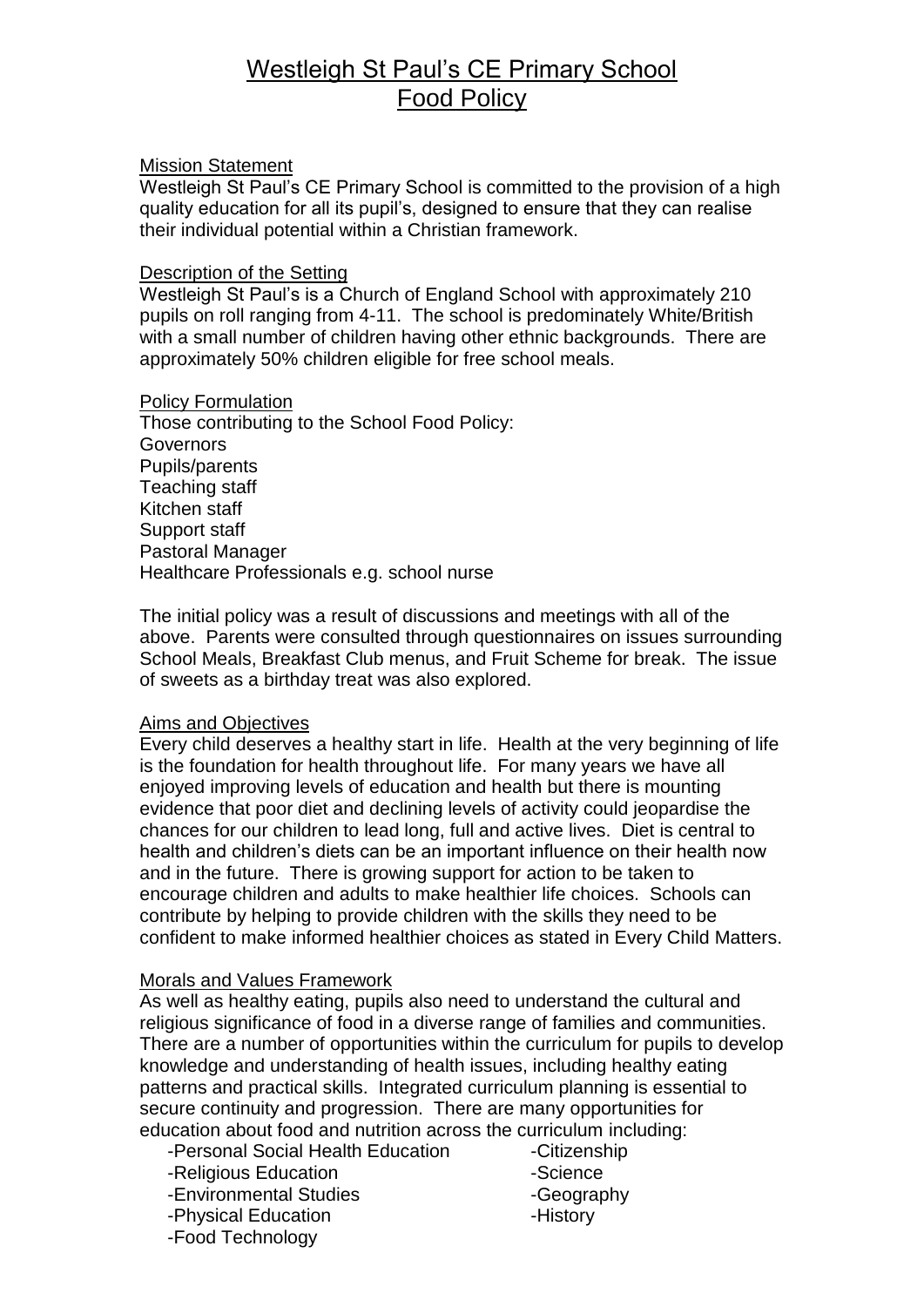It is important that all the messages given in all these areas of the curriculum are consistent and promote the balance of good health as specified in the National Healthy School Framework

# Extra – Curricular Activities

In order to enrich our curriculum we plan visits to Supermarkets, taste foods from different cultures and have visitors in school.

# Provision of Food at School

Within Westleigh St Paul's we endeavour to provide a good eating environment and children are encouraged to use good manners. School meals are cooked on site and follow government guidelines. Children are able to choose each day from two hot options plus a sandwich option. This means they always get the lunch they choose and want. Children bringing packed lunches to school must bring them in a suitable container and these are stored in cupboards around school. Children are encouraged to only bring healthy snacks and healthy lunches to school. Following consultation it was decided to assist parents in providing healthy packed lunches by creating consistent guidelines within this policy that are shared by adults and children alike. These include no fizzy drinks, no energy drinks and to aim to include only one sweet treat e.g. fun size chocolate or biscuit etc.

# **Water**

Water is freely available for children throughout the day by having personal water bottles and water fountains.

# Break-time Snacks

As an alternative to toast or fruit provided by school children may bring a healthy snack e.g. fruit, cheese or vegetables.

#### Birthday Treats

After consultation with parents we found that a large percentage agreed with sending in sweets, however some said they would consider other options such as pencils, notebooks, toys. Parents are therefore allowed to send in sweets which then go home.

#### Access to Clean Drinking Water

All pupils have access to drinking water via a bottle which is emptied/cleaned and refilled daily.

# Food Hygiene

Training in Basic Food Hygiene is provided for staff involved in food handling.

#### Equal Opportunities

Westleigh St Paul's endeavours to provide a choice of food which is affordable to all and is mindful of religious and cultural backgrounds which might affect these choices.

Allergies are taken into account.